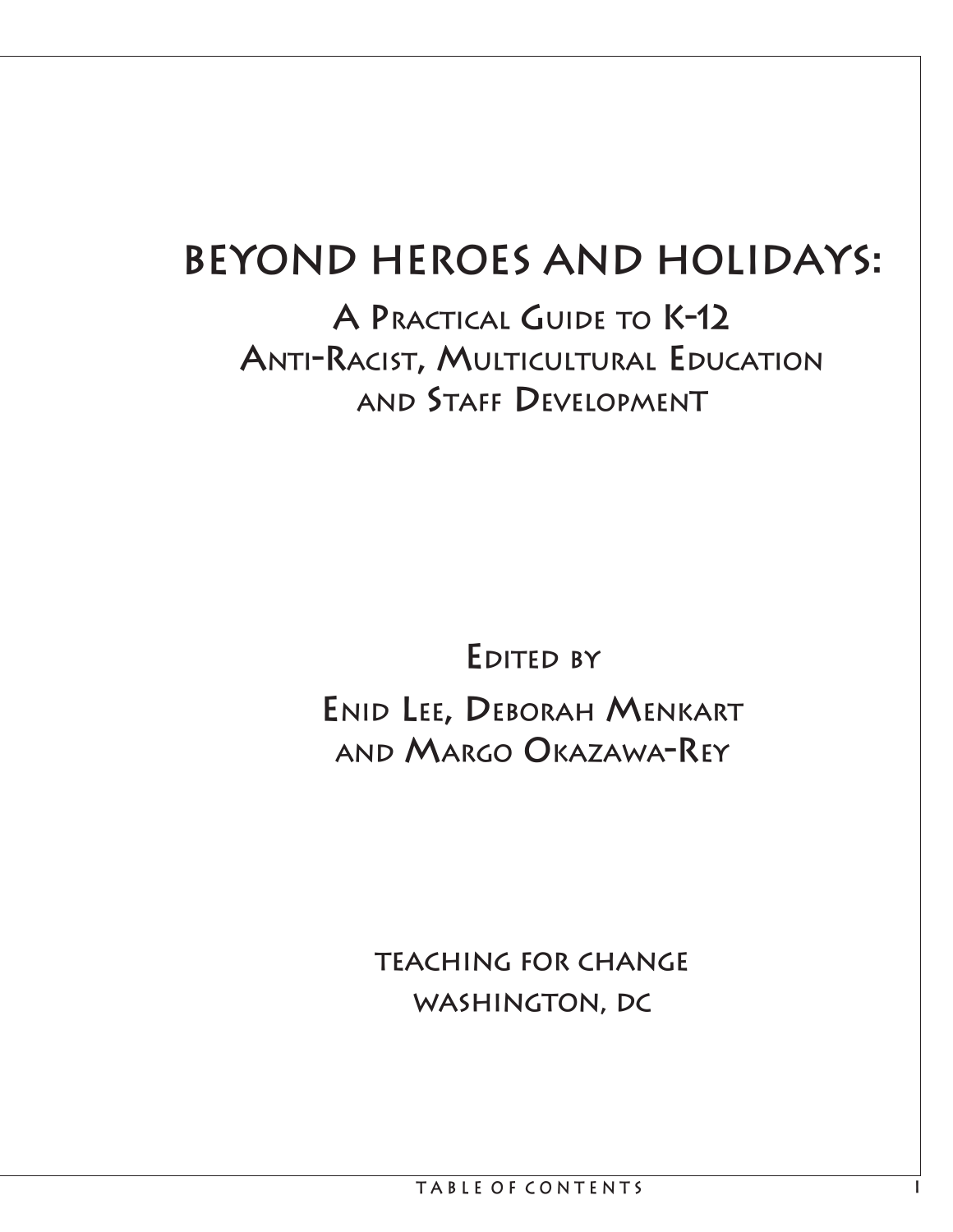# **Acknowledgments**

On the inside cover we list the many people who donated their time and services to this publication. In addition to their in-kind support, we received the financial support needed to get this book to the printer from the people and organizations listed below. Our deepest appreciation for their support and patience.

# **Collaborators**

The Center for Language Minority Education and Research (CLMER) at California State University, Long Beach (CSULB) provided financial, technical and content support for this publication. This support was made possible by (1) the ARCO Foundation to assist in improving teacher preparation and instructional practices for meeting the needs of Californiaís linguistically and racially diverse students; and (2) the Pacific Southwest Regional Technology in Education Consortium (PSRTEC), funded by a grant from the U.S. Department of Educationís Office of Educational Research and Improvement.





**Donors**

**Major Donors**



Boston Foundation Heleny Cook

Janice Dressel Humanities Council of Washington DC

Sharon Martinas

Jennifer Ladd

Antonio Abad John Allocca Applied Research Center Celia Wiehe Arnade Aurora (CO) Public Schools Multicultural Education Mary Ball Dr. Katie Barak Pat Barbanell Bill Bliss Paddy Bowman Barbara Foulks Boyd Dr. Susan C. Brown William Brown Keith Buchanan Molly Bunnell (Santa Catalina School) Mary Burke-Hengen Ilene Carver Patricia Chalco Margarita Chamorro David Christiano Constance Chubb Donald and Patricia Clausen Bonny M. Cochran Abby Cohen Kenneth Danford Lorri Davis Maria T. DeFelice Eleanor Duckworth Debi Duke

Carole Edelsky Jackie Ellenz Peter Elliston James F. Ford Steven Friedman Christian Gerhard Jan M. Goodman Helen Gym and Bret Flaherty Rachell Brett Harley Joseph Hawkins Aida Heredia Susan Hersh Bartlett G. Hewey Judi Hirsch Marlene Hoffman Sarah Hudelson Jean Ann Hunt Gregory Jay Sara D. Jonsberg Stan Karp Gwyneth Kirk Rob Koegel Connie Kriehn Carlene B. Larsson Bob and Kris Libon Mark and Joanne Libon Catherine Long Lutheran Human Relations Association Lutheran Immigration and Refugee Service Elizabeth Mahan

Martha Matlaw Dody S. Matthias Sylvia McGauley Arona McNeill-Vann Andrew Menkart Margaret K. Menkart Mennonite Central Committee Edgardo Menvielle Diana Mitchell Gina Murphy Andrea Nash Honey W. Nashman Sonia and Angel Nieto Ray Nosbaum Joy Kreeft Peyton Diana Porter Marijane Poulton Mary Louise Pratt Susan E. Randall Marcia A. Rautenstrauch Andrew Reich Rachelle Resnick Grace Rissetto Dr. Faith Rogow Pam Root Laurie Rubin Dell Salza Deborah Santana Betsy Sason Mary C. Savage Stephanie Schmid Nancy Schniedewind

Carol Schulkey Sarah Sehnert Donna Sharer Renee H. Shea Ira Shor Betty Sitka (AU SIS) Christine E. Sleeter Betty Ansin Smallwood Lisa Sparaco Sylvia Stalker Charles W. Stansfield Richard Sterling (NWP) Lally Stowell Ruth Tamaroff Grace Taylor Mary Frances Taymans Patricia Thompson Lynda Tredway Jenice View Donna Villareal Athena Viscusi Marilyn Watkins Debbie Wei Jim Weiler Jean Weisman Karel Weissberg Patricia L. Williams Marshall J. Wong Michael Wong Claudia Zaslavsky

The ideas and views expressed in this publication are those of the authors and do not necessarily reflect the views or policies of the U.S. Department of Education or any of the other contributors.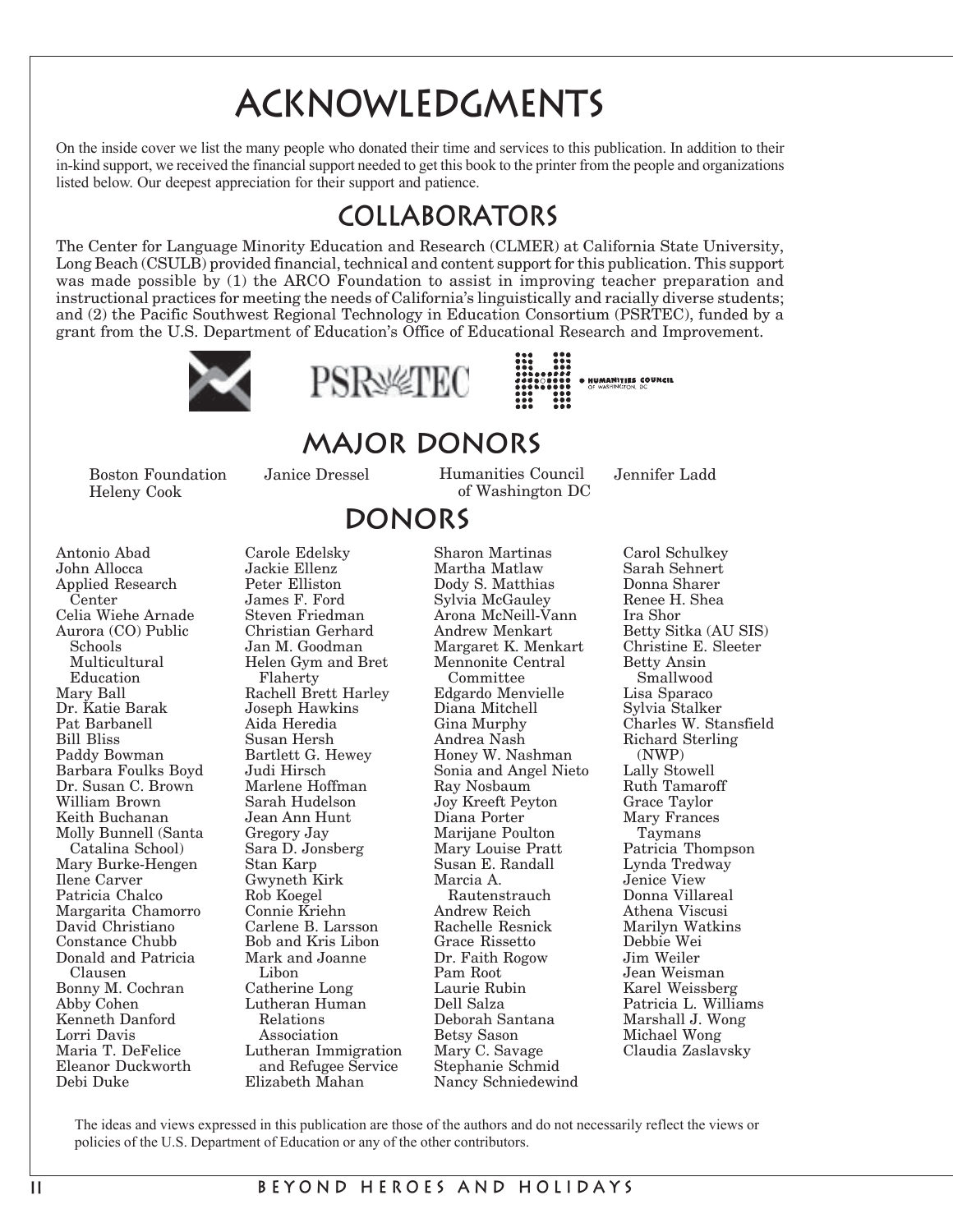# **BEYOND HEROES AND HOLIDAYS:**

**A PRACTICAL GUIDE TO K-12 ANTI-RACIST, MULTICULTURAL EDUCATION AND STAFF DEVELOPMENT**

## TABLE of CONTENTS

**INTRODUCTION ............................... VII**

#### **SCHOOL STAFF, FAMILY AND COMMUNITY DEVELOPMENT**

#### **OVERVIEW**

| Educating for Equality:<br>Forging a Shared Vision                                                                      |  |
|-------------------------------------------------------------------------------------------------------------------------|--|
| Affirmation, Solidarity and<br>Critique: Moving Beyond<br>Tolerance in Education                                        |  |
| <b>Educating for Critical Practice</b>                                                                                  |  |
| Anti-Racist Education: Pulling<br>Together to Close the Gaps                                                            |  |
| <b>IFSSONS IFARNED</b>                                                                                                  |  |
| Teaching Whites about Racism                                                                                            |  |
| White Racial Identity and Anti-Racist<br>Education: A Catalyst for Change<br>by Sandra M. Lawrence and                  |  |
| The True Colors of the New<br>Jim Toomey: Transformation,<br>Integrity, Trust in Educating<br>Teachers about Oppression |  |
| ACTIVITIES FOR WORKSHOPS,<br>COURSES AND INSTITUTES                                                                     |  |
| Personal Cultural History Exercise                                                                                      |  |
|                                                                                                                         |  |

| De-Tracking the Tracking Dialogue |  |
|-----------------------------------|--|
|                                   |  |

| <b>Tracking Teacher Expectations</b><br>and Student Outcomes<br>by Noni Mendoza Reis |  |
|--------------------------------------------------------------------------------------|--|
| Approaches to Multicultural<br>Curriculum Reform                                     |  |
| What is the Bias Here?: Staff<br>Development for Critical Literacy  75               |  |
| White Privilege: Unpacking<br>the Invisible Knapsack                                 |  |
| White Privilege in Schools                                                           |  |
| Developing Positive Racial Attitudes                                                 |  |
| READINGS                                                                             |  |
| Do You Know Where the<br>Parents of Your Children Are?                               |  |
| Why Do You Force Your Ways?                                                          |  |
| Growing Up Gay<br>by Katherine Whitlock and AFSC  93                                 |  |
| Understanding the Needs of Youth:<br>"Who 'You Calling Violent?"                     |  |
| a B.S. in education (poem)                                                           |  |
| When the Frame Becomes the Picture                                                   |  |
| Dear High School Teacher                                                             |  |
| Dear Principal                                                                       |  |
|                                                                                      |  |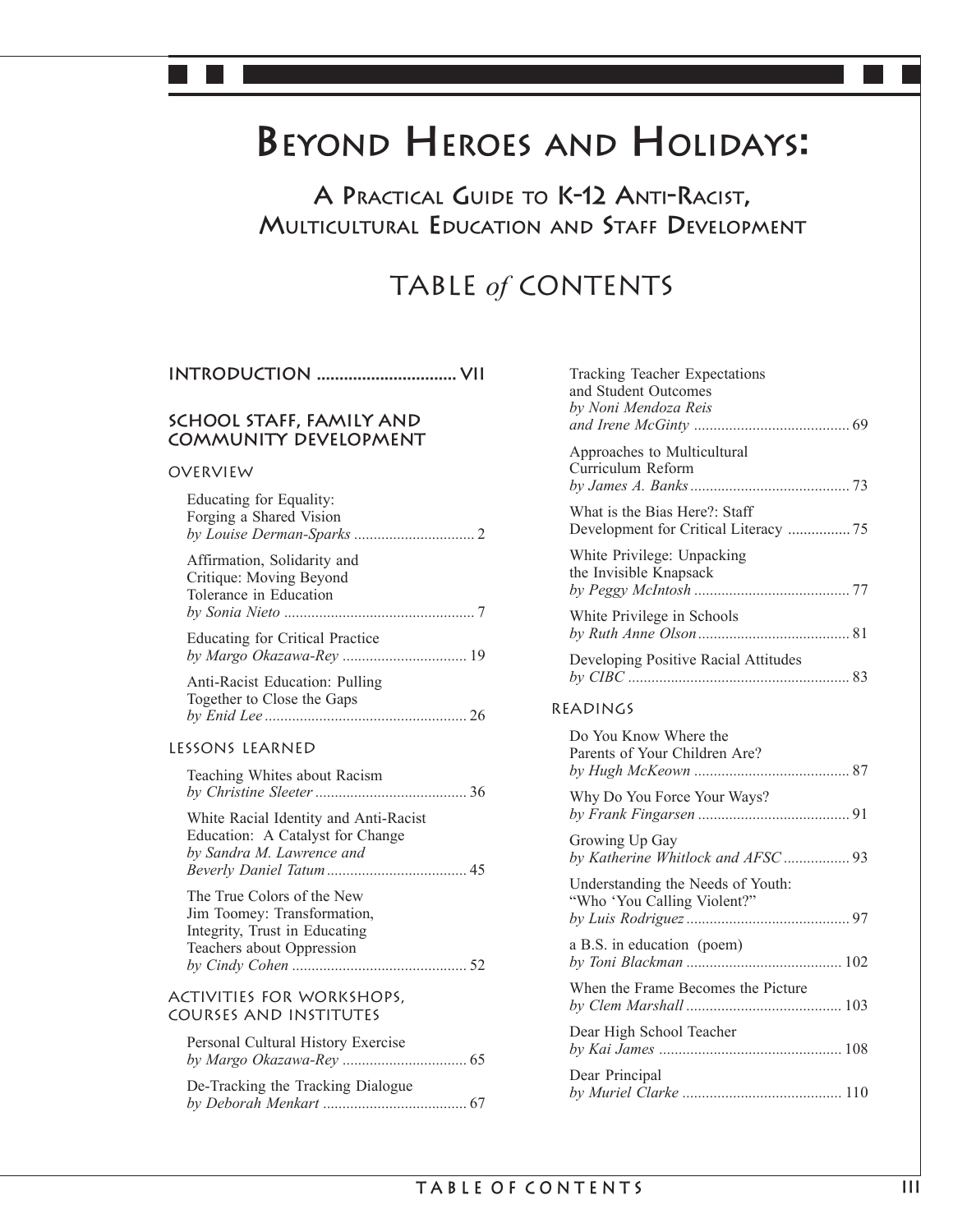| What I've Learned About Undoing Racism                                                    |  |
|-------------------------------------------------------------------------------------------|--|
| Distancing Behaviors Often Used<br>by White People<br>by James Edler and Bruce Irons  113 |  |
| "Every one of our teachers believed in us."                                               |  |
| Butterflies (short story)                                                                 |  |

#### **READING BETWEEN THE LINES: CRITICAL LITERACY**

| Lies My Textbook Told Me: Racism<br>and Anti-Racism in U.S. History                                         |
|-------------------------------------------------------------------------------------------------------------|
| The Men (poem)                                                                                              |
| Bias in Children's Movies:<br>Pocahontas<br>by Tom Roderick, Chief Roy<br>Crazy Horse and Laura McClure 126 |
| So Mexicans Are Taking<br>Jobs from Americans (poem)<br>by Jimmy Santiago Baca  131                         |
| Arab Stereotypes and<br><b>American Educators</b><br>by Marvin Wingfield and                                |
| Media Myths Contribute to<br>Hunger in Africa                                                               |
| Tips for Guiding Very<br>Young Book Reviewers<br>by Patricia B. Campbell 144                                |

#### **LANGUAGE**

| The Best of Both Worlds                             |  |
|-----------------------------------------------------|--|
| Language Diversity and Learning                     |  |
| Racism in the English Language                      |  |
| Yuba City School (poem)                             |  |
| Equity and Literacy: The Challenge<br>of the Decade |  |
| Bilingual Education: Talking Points                 |  |

| Linguistic Human Rights<br>and Education                                                                             |
|----------------------------------------------------------------------------------------------------------------------|
| LESSONS FOR THE CLASSROOM                                                                                            |
| <b>EARLY CHILDHOOD</b>                                                                                               |
| Activism and Preschool Children<br>by Louise Derman-Sparks  193                                                      |
| Redefining the Norm: Early<br>Childhood Anti-Bias Strategies                                                         |
| Photo Picture Cards: A Key Tool<br>for the Anti-Bias Classroom                                                       |
| SOCIAL STUDIES AND LANGUAGE ARTS                                                                                     |
| Students' Stories in Action Comics                                                                                   |
| Para Teresa (poem)<br>by Inés Hernández-Ávila  228                                                                   |
| Portrait Poems: Stepping into<br>the World of Others                                                                 |
| Mountains of Prejudice; Streams of Justice: The<br>Cherokee/Seminole Removal Role Play                               |
| The Institutionalization of Racism                                                                                   |
| The Business of Drugs                                                                                                |
| Violence, the KKK, and the<br>Struggle for Equality                                                                  |
| The Cost of an Election                                                                                              |
| Exclusion — Chinese in<br>19th Century America                                                                       |
| Angel Island                                                                                                         |
| Paradise and the Politics of Tourist Hawai'i                                                                         |
| MATHEMATICS                                                                                                          |
| <b>Exploring Economic Inequities</b>                                                                                 |
| Reading the World with Math: Goals for a<br>Criticalmathematical Literacy Curriculum<br>by Marilyn Frankenstein  308 |